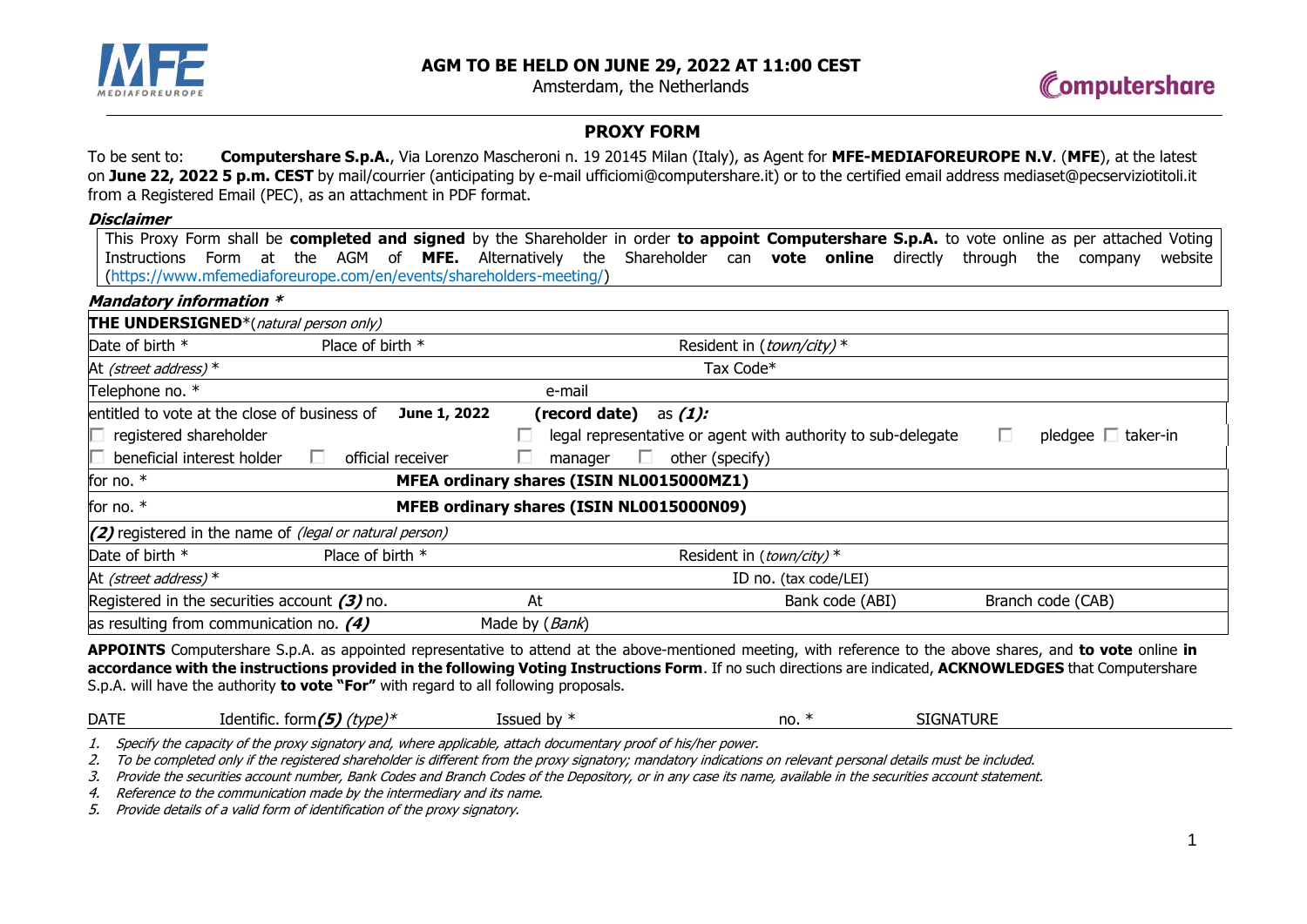

Amsterdam, the Netherlands



# **VOTING INSTRUCTIONS FORM**

## **The Undersigned**

## **INSTRUCTS** the Agent to vote online at the above indicated AGM as follows

| <b>RESOLUTIONS OF THE AGENDA TO BE VOTED</b>                                                                                        |                              | <b>VOTE</b> |         |  |
|-------------------------------------------------------------------------------------------------------------------------------------|------------------------------|-------------|---------|--|
|                                                                                                                                     | (Please tick as appropriate) |             |         |  |
| 2.b)<br>Adoption of the 2021 Annual Accounts.                                                                                       | For                          | Against     | Abstain |  |
| 2. c)<br><b>Remuneration Policy</b>                                                                                                 | For                          | Against     | Abstain |  |
| 2. d)<br>2021 Remuneration Report                                                                                                   | For                          | Against     | Abstain |  |
| 2. f)<br>Approval of the 2021 dividend                                                                                              | For                          | Against     | Abstain |  |
| 3. a) Discharge of the non executive member of the Board of Directors Fedele Confalonieri                                           | For                          | Against     | Abstain |  |
| 3. b) Discharge of the executive member of the Board of Directors Pier Silvio Berlusconi                                            | For                          | Against     | Abstain |  |
| 3. c) Discharge of the non executive member of the Board of Directors Stefania Bariatti (from 23 June 2021)                         | For                          | Against     | Abstain |  |
| 3. d) Discharge of the non executive member of the Board of Directors Marina Berlusconi                                             | For                          | Against     | Abstain |  |
| 3. e) Discharge of the non executive member of the Board of Directors Marina Brogi                                                  | For                          | Against     | Abstain |  |
| 3. f) Discharge of the non executive member of the Board of Directors Raffaele Cappiello                                            | For                          | Against     | Abstain |  |
| 3. g) Discharge of the non executive member of the Board of Directors Costanza Esclapon de Villeneuve                               | For                          | Against     | Abstain |  |
| 3. h) Discharge of the non executive member of the Board of Directors Giulio Gallazzi                                               | For                          | Against     | Abstain |  |
| 3. i) Discharge of the executive member of the Board of Directors Marco Giordani                                                    | For                          | Against     | Abstain |  |
| 3. j) Discharge of the executive member of the Board of Directors Gina Nieri                                                        | For                          | Against     | Abstain |  |
| 3. k) Discharge of the non executive member of the Board of Directors Danilo Pellegrino                                             | For                          | Against     | Abstain |  |
| 3. I) Discharge of the non executive member of the Board of Directors Alessandra Piccinino (from 23 June 2021)                      | For                          | Against     | Abstain |  |
| 3. m) Discharge of the executive member of the Board of Directors Niccolò Querci                                                    | For                          | Against     | Abstain |  |
| 3. n) Discharge of the executive member of the Board of Directors Stefano Sala                                                      | For                          | Against     | Abstain |  |
| 3. o) Discharge of the non executive member of the Board of Directors Carlo Secchi                                                  | For                          | Against     | Abstain |  |
| 3. p) Discharge of the non executive member of the Board of Directors Andrea Canepa (from 1st January 2021 to 23 June<br>2021)      |                              | Against     | Abstain |  |
| 3. q) Discharge of the non executive member of the Board of Directors Francesca Mariotti (from 1st January 2021 to 23 June<br>2021) |                              | Against     | Abstain |  |
| 4. Authorization of the Board of Directors to repurchase shares in the Company                                                      | For                          | Against     | Abstain |  |

**Date** SIGNATURE